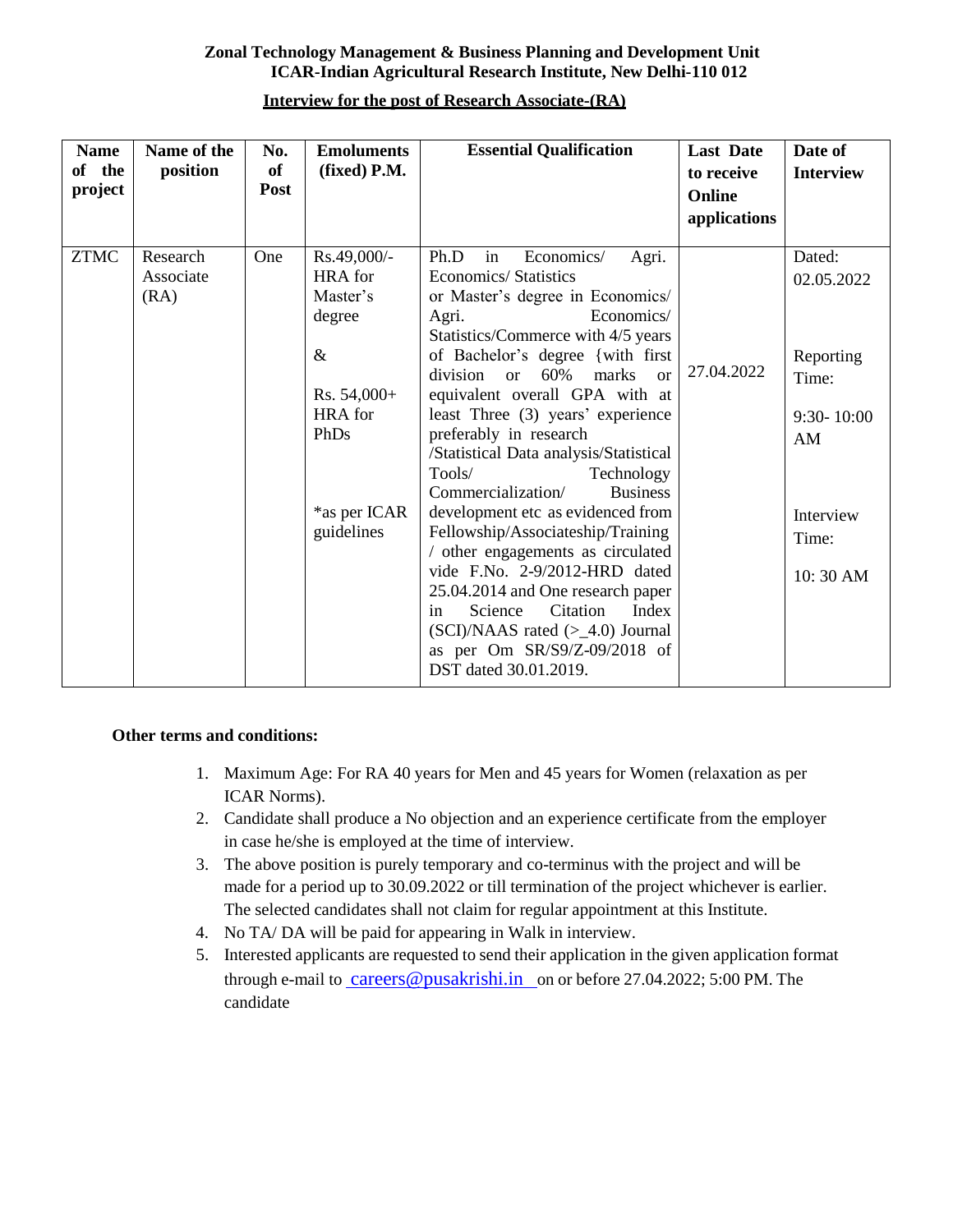will have to compulsorily fill the application form (as per the format annexed), scanned copies of all the original certificates from matriculation onwards, NET/equivalent certificate, degree certificate, experience and publication. A recent passport size photograph must be posted/ pasted onto the application form.

- 6. Selection Process: Interview will be conducted on 02nd May, 2022
- 7. The selection will be on the basis of educational qualifications, relevant experience and followed by Interview process. Selected candidates will be informed by e-mail to appear for interview on 29.04.2022.
- 8. Concealing of facts or canvassing if any form shall lead to disqualification or termination of such candidates.
- 9. Note Please mention the subject as "Application for the Research Associate".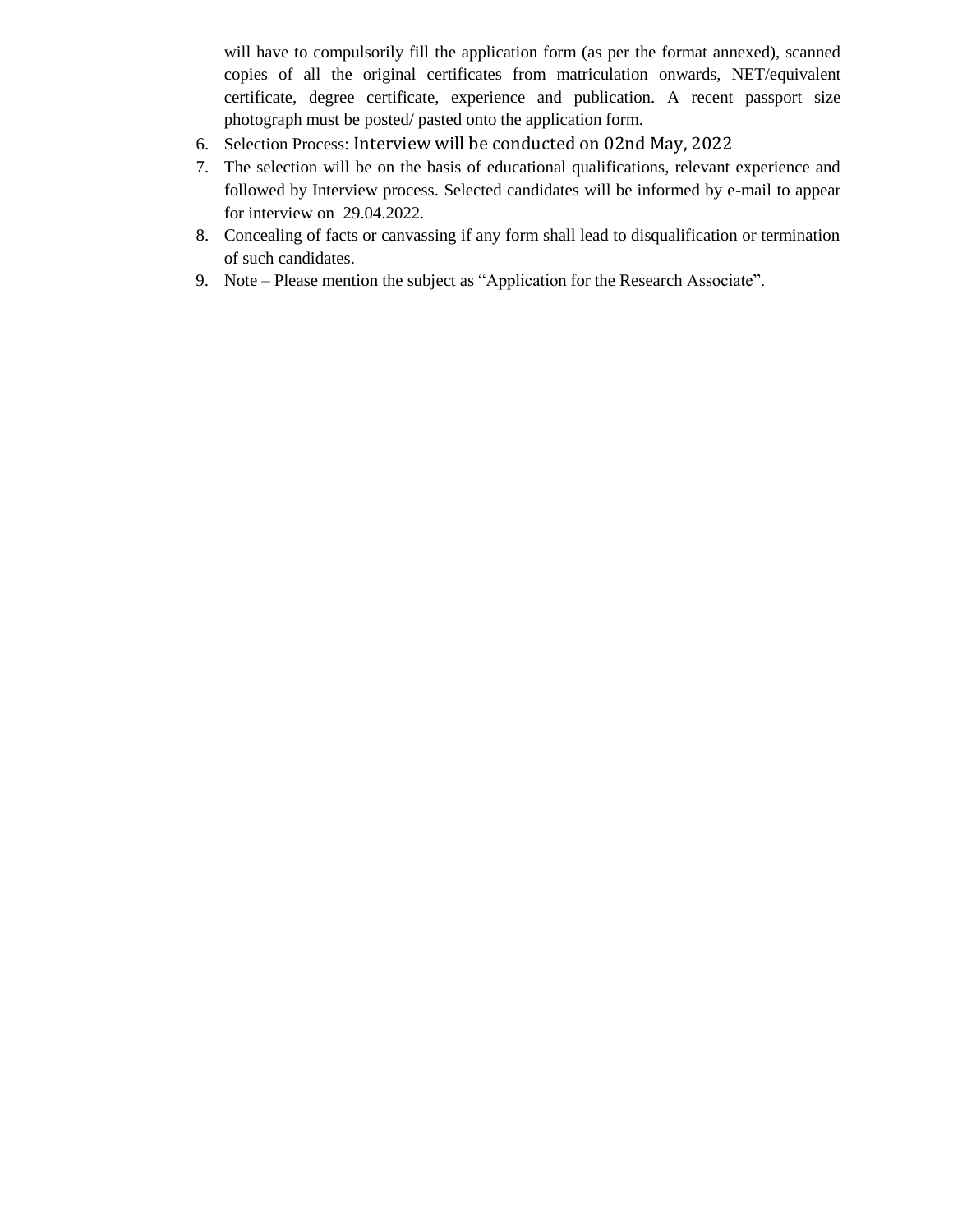#### **ZONAL TECHNOLOGY MANAGEMENT AND BUSINESS PLANNING & DEVELOPMENT UNIT INDIAN AGRICULTURAL RESEARCH INSTITUTE, NEW DELHI – 110 012**

# **APPLICATION FOR INTERVIEW**

| 1.  | Post                                                                              |                         | Research Associate (RA) | Paste recent |
|-----|-----------------------------------------------------------------------------------|-------------------------|-------------------------|--------------|
| 2.  | Full Name (In Block Letters)                                                      |                         |                         | passport     |
| 3.  | Father's Name                                                                     |                         |                         | size         |
|     | Father's Contact No                                                               |                         |                         | photograph   |
| 4.  | Date of Birth (DD/MM/YYYY)                                                        |                         |                         |              |
| 5.  | Age as on date of interview                                                       |                         |                         |              |
| 6.  | Address with pin code<br>permanent,<br>for<br>ra.<br>and<br>b.<br>communication)* | $\left(a\right)$<br>(b) |                         |              |
| 7.  | Mobile No*                                                                        |                         |                         |              |
| 8.  | Email Address*                                                                    |                         |                         |              |
| 9.  | Gender                                                                            |                         |                         |              |
| 10. | Marital status                                                                    |                         |                         |              |
| 11. | Whether belongs to SC/ST/OBC                                                      |                         |                         |              |
|     | (Attach proof)                                                                    |                         |                         |              |

### 12. Details of educational qualification (Attach self-attested scanned copies of certificate)

| <b>Degree</b>       | л.<br>Board/<br><b>University</b> | ``<br>Major<br>subject | of<br>Year<br>passing | <b>Maximum</b><br>marks | $\overline{\phantom{a}}$<br><b>Marks</b><br>obtained | ╯<br>Percentage |
|---------------------|-----------------------------------|------------------------|-----------------------|-------------------------|------------------------------------------------------|-----------------|
| 10 <sup>th</sup>    |                                   |                        |                       |                         |                                                      |                 |
|                     |                                   |                        |                       |                         |                                                      |                 |
| 12 <sup>th</sup>    |                                   |                        |                       |                         |                                                      |                 |
| Graduation          |                                   |                        |                       |                         |                                                      |                 |
| Post-Graduation     |                                   |                        |                       |                         |                                                      |                 |
| PhD                 |                                   |                        |                       |                         |                                                      |                 |
| Diploma/Certificate |                                   |                        |                       |                         |                                                      |                 |
| Course              |                                   |                        |                       |                         |                                                      |                 |
| <b>Others</b>       |                                   |                        |                       |                         |                                                      |                 |

## 13. Details of experience (Please attach the proof)

| 10. B otamb of the criteries in reade attach the proof. |               |          |               |             |                                |  |  |  |
|---------------------------------------------------------|---------------|----------|---------------|-------------|--------------------------------|--|--|--|
| S.<br>No.                                               | Position held | Employer | Period (from) | Period (to) | Total<br>experience<br>(years) |  |  |  |
|                                                         |               |          |               |             |                                |  |  |  |
|                                                         |               |          |               |             |                                |  |  |  |
|                                                         |               |          |               |             |                                |  |  |  |
|                                                         |               |          |               |             |                                |  |  |  |

14. No objection certificate from present employer – Yes/ No

15. Additional information, if any